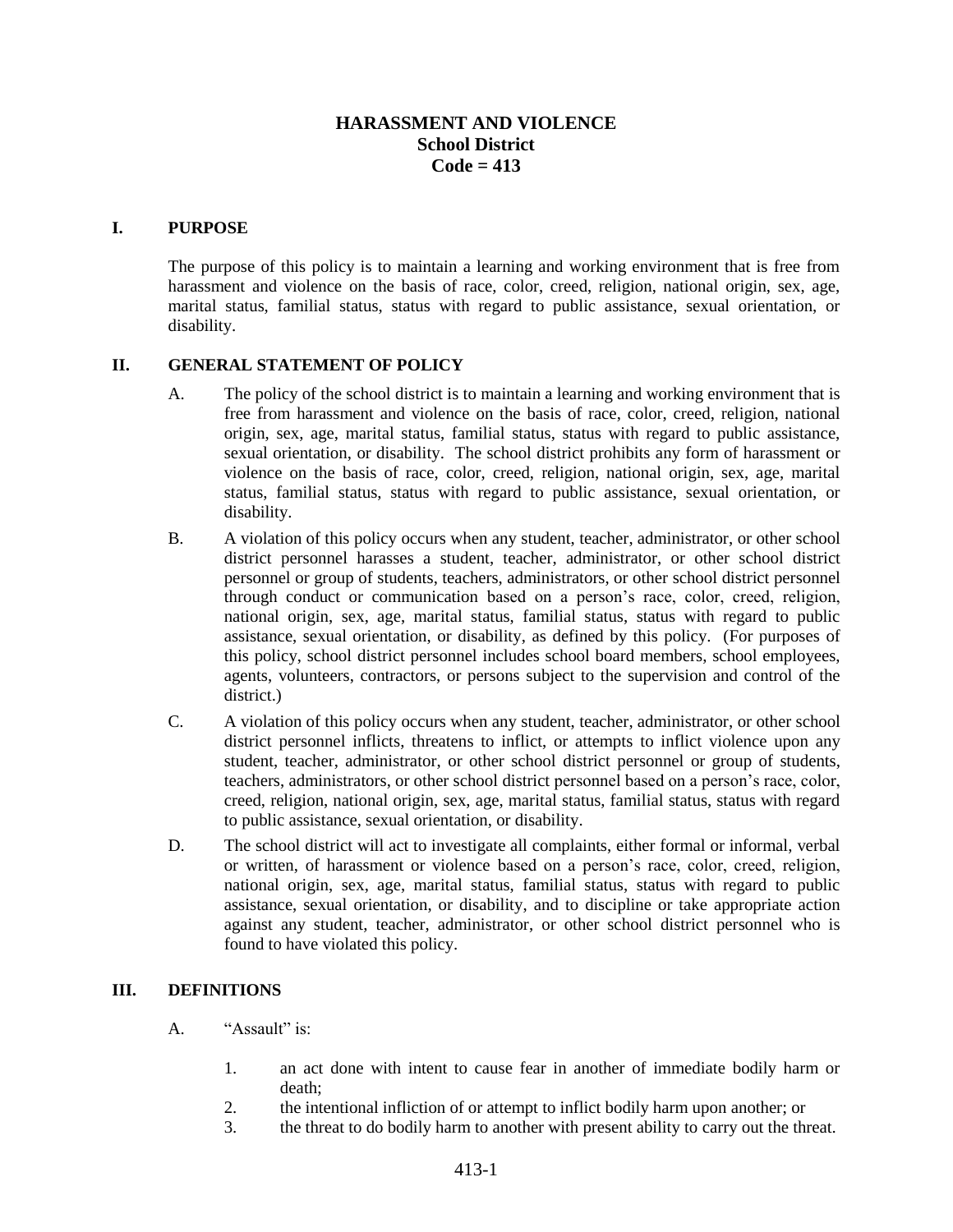- B. "Harassment" prohibited by this policy consists of physical or verbal conduct, including, but not limited to, electronic communications, relating to an individual's or group of individuals' race, color, creed, religion, national origin, sex, age, marital status, familial status, status with regard to public assistance, sexual orientation, or disability when the conduct:
	- 1. has the purpose or effect of creating an intimidating, hostile, or offensive working or academic environment;
	- 2. has the purpose or effect of substantially or unreasonably interfering with an individual's work or academic performance; or
	- 3. otherwise adversely affects an individual's employment or academic opportunities.
- C. "Immediately" means as soon as possible but in no event longer than 24 hours.
- D. Protected Classifications; Definitions
	- 1. "Disability" means any condition or characteristic that renders a person a disabled person. A disabled person is any person who:
		- a. has a physical, sensory, or mental impairment which materially limits one or more major life activities;
		- b. has a record of such an impairment; or
		- c. is regarded as having such an impairment.
	- 2. "Familial status" means the condition of one or more minors being domiciled with:
		- a. their parent or parents or the minor's legal guardian; or
		- b. the designee of the parent or parents or guardian with the written permission of the parent or parents or guardian. The protections afforded against harassment on the basis of family status apply to any person who is pregnant or is in the process of securing legal custody of an individual who has not attained the age of majority.
	- 3. "Marital status" means whether a person is single, married, remarried, divorced, separated, or a surviving spouse and, in employment cases, includes protection against harassment on the basis of the identity, situation, actions, or beliefs of a spouse or former spouse.
	- 4. "National origin" means the place of birth of an individual or of any of the individual's lineal ancestors.
	- 5. "Sex" includes, but is not limited to, pregnancy, childbirth, and disabilities related to pregnancy or childbirth.
	- 6. "Sexual orientation" means having or being perceived as having an emotional, physical, or sexual attachment to another person without regard to the sex of that person or having or being perceived as having an orientation for such attachment, or having or being perceived as having a self-image or identity not traditionally associated with one's biological maleness or femaleness. "Sexual orientation" does not include a physical or sexual attachment to children by an adult.
	- 7. "Status with regard to public assistance" means the condition of being a recipient of federal, state, or local assistance, including medical assistance, or of being a tenant receiving federal, state, or local subsidies, including rental assistance or rent supplements.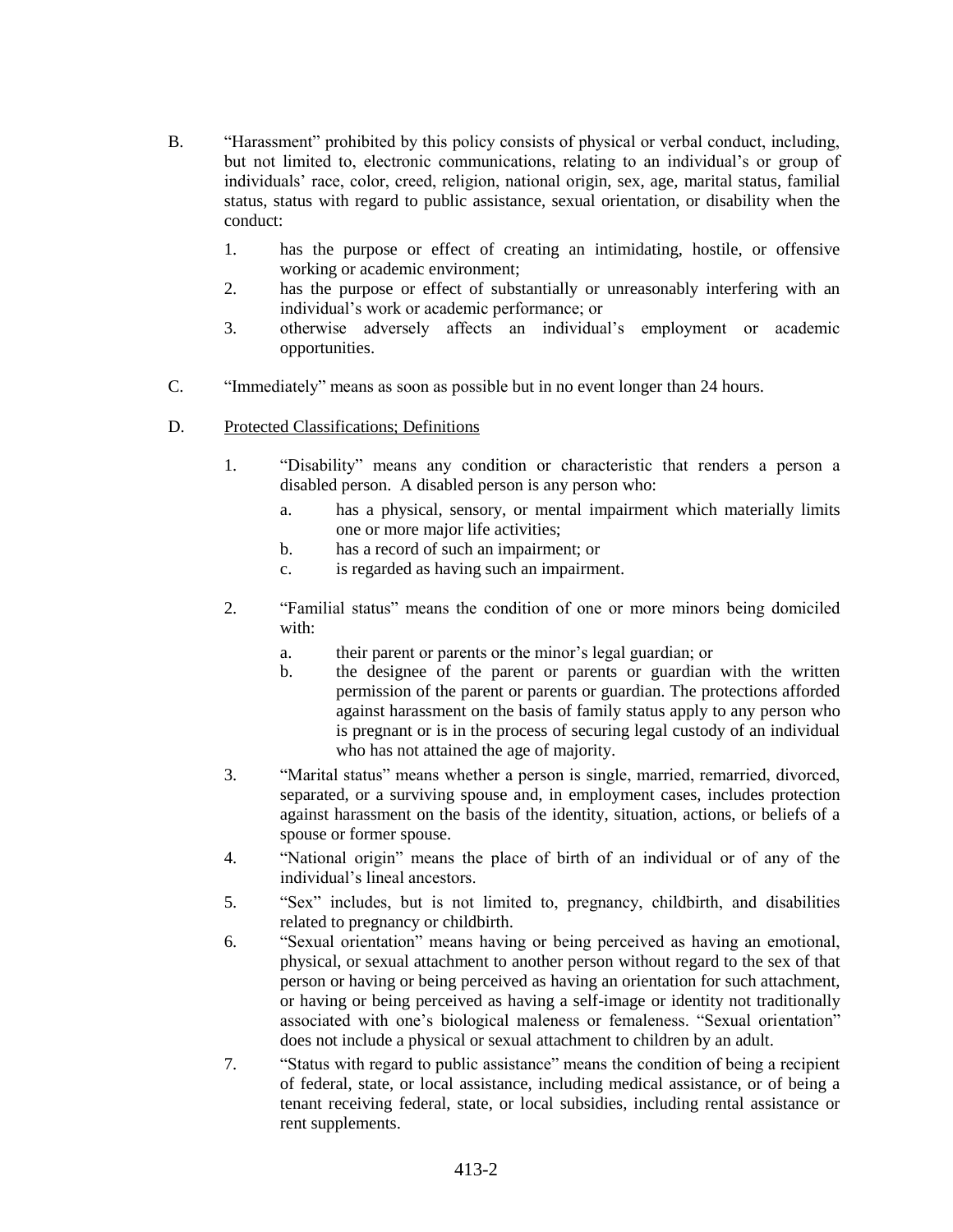- E. "Remedial response" means a measure to stop and correct acts of harassment or violence, prevent acts of harassment or violence from recurring, and protect, support, and intervene on behalf of a student who is the target or victim of acts of harassment or violence.
- F. Sexual Harassment; Definition
	- 1. Sexual harassment consists of unwelcome sexual advances, requests for sexual favors, sexually motivated physical conduct or other verbal or physical conduct or communication of a sexual nature when:
		- a. submission to that conduct or communication is made a term or condition, either explicitly or implicitly, of obtaining employment or an education; or
		- b. submission to or rejection of that conduct or communication by an individual is used as a factor in decisions affecting that individual's employment or education; or
		- c. that conduct or communication has the purpose or effect of substantially or unreasonably interfering with an individual's employment or education, or creating an intimidating, hostile, or offensive employment or educational environment.
	- 2. Sexual harassment may include, but is not limited to:
		- a. unwelcome verbal harassment or abuse;
		- b. unwelcome pressure for sexual activity;
		- c. unwelcome, sexually motivated, or inappropriate patting, pinching, or physical contact, other than necessary restraint of student(s) by teachers, administrators, or other school district personnel to avoid physical harm to persons or property;
		- d. unwelcome sexual behavior or words, including demands for sexual favors, accompanied by implied or overt threats concerning an individual's employment or educational status;
		- e. unwelcome sexual behavior or words, including demands for sexual favors, accompanied by implied or overt promises of preferential treatment with regard to an individual's employment or educational status; or
		- f. unwelcome behavior or words directed at an individual because of gender.
- G. Sexual Violence; Definition
	- 1. Sexual violence is a physical act of aggression or force or the threat thereof which involves the touching of another's intimate parts, or forcing a person to touch any person's intimate parts. Intimate parts, as defined in Minn. Stat. § 609.341, includes the primary genital area, groin, inner thigh, buttocks, or breast, as well as the clothing covering these areas.
	- 2. Sexual violence may include, but is not limited to:
		- a. touching, patting, grabbing, or pinching another person's intimate parts, whether that person is of the same sex or the opposite sex;
		- b. coercing, forcing, or attempting to coerce or force the touching of anyone's intimate parts;
		- c. coercing, forcing, or attempting to coerce or force sexual intercourse or a sexual act on another; or
		- d. threatening to force or coerce sexual acts, including the touching of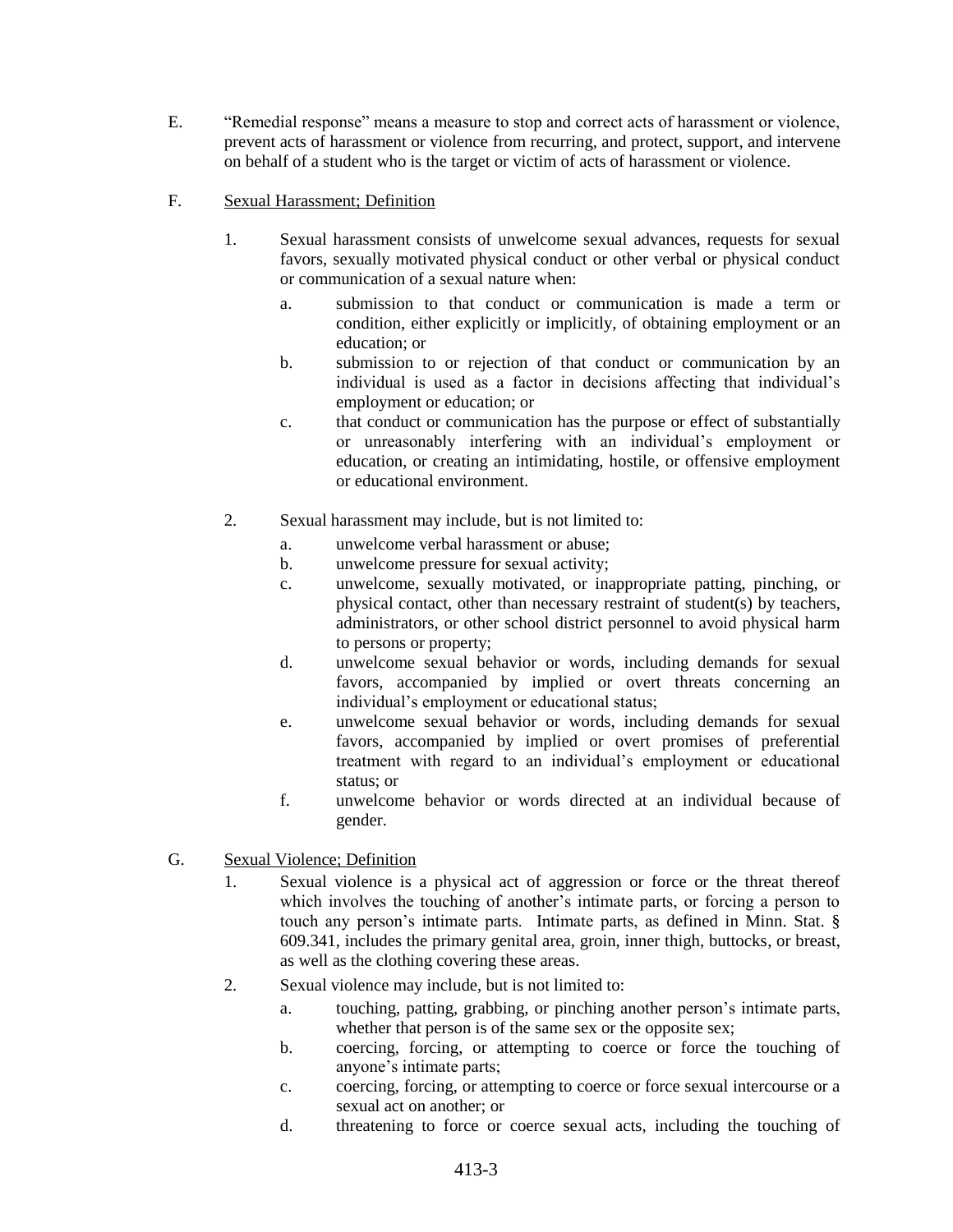intimate parts or intercourse, on another.

H. Violence; Definition

Violence prohibited by this policy is a physical act of aggression or assault upon another or group of individuals because of, or in a manner reasonably related to, race, color, creed, religion, national origin, sex, age, marital status, familial status, status with regard to public assistance, sexual orientation, or disability.

#### **IV. REPORTING PROCEDURES**

- A. Any person who believes he or she has been the target or victim of harassment or violence on the basis of race, color, creed, religion, national origin, sex, age, marital status, familial status, status with regard to public assistance, sexual orientation, or disability by a student, teacher, administrator, or other school district personnel, or any person with knowledge or belief of conduct which may constitute harassment or violence prohibited by this policy toward a student, teacher, administrator, or other school district personnel or group of students, teachers, administrators, or other school district personnel should report the alleged acts immediately to an appropriate school district official designated by this policy. A person may report conduct which may constitute harassment or violence anonymously. However, the school district may not rely solely on an anonymous report to determine discipline or other remedial responses.
- B. The school district encourages the reporting party or complainant to use the report form available from the principal or building supervisor of each building or available from the school district office, but oral reports shall be considered complaints as well.
- C. Nothing in this policy shall prevent any person from reporting harassment or violence directly to a school district human rights officer or to the superintendent. If the complaint involves the building report taker, the complaint shall be made or filed directly with the superintendent or the school district human rights officer by the reporting party or complainant.
- D. In Each School Building. The building principal, the principal's designee, or the building supervisor (hereinafter the "building report taker") is the person responsible for receiving oral or written reports of harassment or violence prohibited by this policy at the building level. Any adult school district personnel who receives a report of harassment or violence prohibited by this policy shall inform the building report taker immediately. If the complaint involves the building report taker, the complaint shall be made or filed directly with the superintendent or the school district human rights officer by the reporting party or complainant. The building report taker shall ensure that this policy and its procedures, practices, consequences, and sanctions are fairly and fully implemented and shall serve as a primary contact on policy and procedural matters.
- E. A teacher, school administrator, volunteer, contractor, or other school employee shall be particularly alert to possible situations, circumstances, or events that might include acts of harassment or violence. Any such person who witnesses, observes, receives a report of, or has other knowledge or belief of conduct that may constitute harassment or violence shall make reasonable efforts to address and resolve the harassment or violence and shall inform the building report taker immediately. School district personnel who fail to inform the building report taker of conduct that may constitute harassment or violence or who fail to make reasonable efforts to address and resolve the harassment or violence in a timely manner may be subject to disciplinary action.
- F. Upon receipt of a report, the building report taker must notify the school district human rights officer immediately, without screening or investigating the report. The building report taker may request, but may not insist upon, a written complaint. A written statement of the facts alleged will be forwarded as soon as practicable by the building report taker to the human rights officer. If the report was given verbally, the building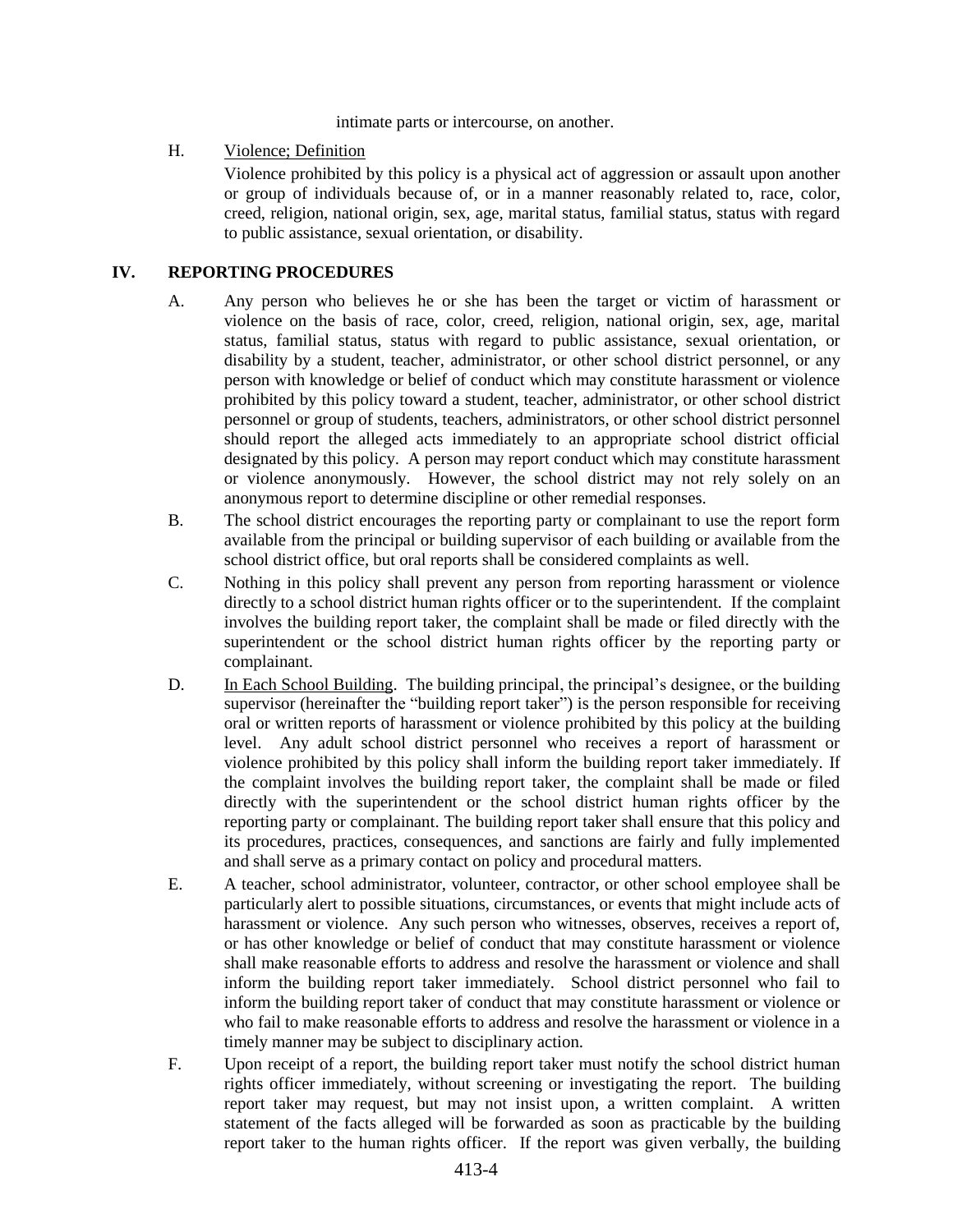report taker shall personally reduce it to written form within 24 hours and forward it to the human rights officer. Failure to forward any harassment or violence report or complaint as provided herein may result in disciplinary action against the building report taker.

- G. In the District. The school board hereby designates the school district human rights officer to receive reports or complaints of harassment or violence prohibited by this policy. If the complaint involves a human rights officer, the complaint shall be filed directly with the superintendent.<sup>i</sup>
- H. The school district shall conspicuously post the name of the human rights officer, including mailing addresses and telephone numbers.
- I. Submission of a good faith complaint or report of harassment or violence prohibited by this policy will not affect the complainant or reporter's future employment, grades, work assignments, or educational or work environment.
- J. Use of formal reporting forms is not mandatory.
- K. Reports of harassment or violence prohibited by this policy are classified as private educational and/or personnel data and/or confidential investigative data and will not be disclosed except as permitted by law.
- L. The school district will respect the privacy of the complainant(s), the individual(s) against whom the complaint is filed, and the witnesses as much as possible, consistent with the school district's legal obligations to investigate, to take appropriate action, and to comply with any discovery or disclosure obligations.
- M. Retaliation against a victim, good faith reporter, or a witness of violence or harassment is prohibited.
- N. False accusations or reports of violence or harassment against another person are prohibited.
- O. A person who engages in an act of violence or harassment, reprisal, retaliation, or false reporting of violence or harassment, or permits, condones, or tolerates violence or harassment shall be subject to discipline or other remedial responses for that act in accordance with the school district's policies and procedures.

Consequences for students who commit, or are a party to, prohibited acts of violence or harassment or who engage in reprisal or intentional false reporting may range from remedial responses or positive behavioral interventions up to and including suspension and/or expulsion.

Consequences for employees who permit, condone, or tolerate violence or harassment or engage in an act of reprisal or intentional false reporting of violence or harassment may result in disciplinary action up to and including termination or discharge.

Consequences for other individuals engaging in prohibited acts of violence or harassment may include, but not be limited to, exclusion from school district property and events and/or termination of services and/or contracts.

# **V. INVESTIGATION**

- A. By authority of the school district, the human rights officer, within three (3) days of the receipt of a report or complaint alleging harassment or violence prohibited by this policy, shall undertake or authorize an investigation. The investigation may be conducted by school district officials or by a third party designated by the school district.
- B. The investigation may consist of personal interviews with the complainant, the individual(s) against whom the complaint is filed, and others who may have knowledge of the alleged incident(s) or circumstances giving rise to the complaint. The investigation may also consist of any other methods and documents deemed pertinent by the investigator.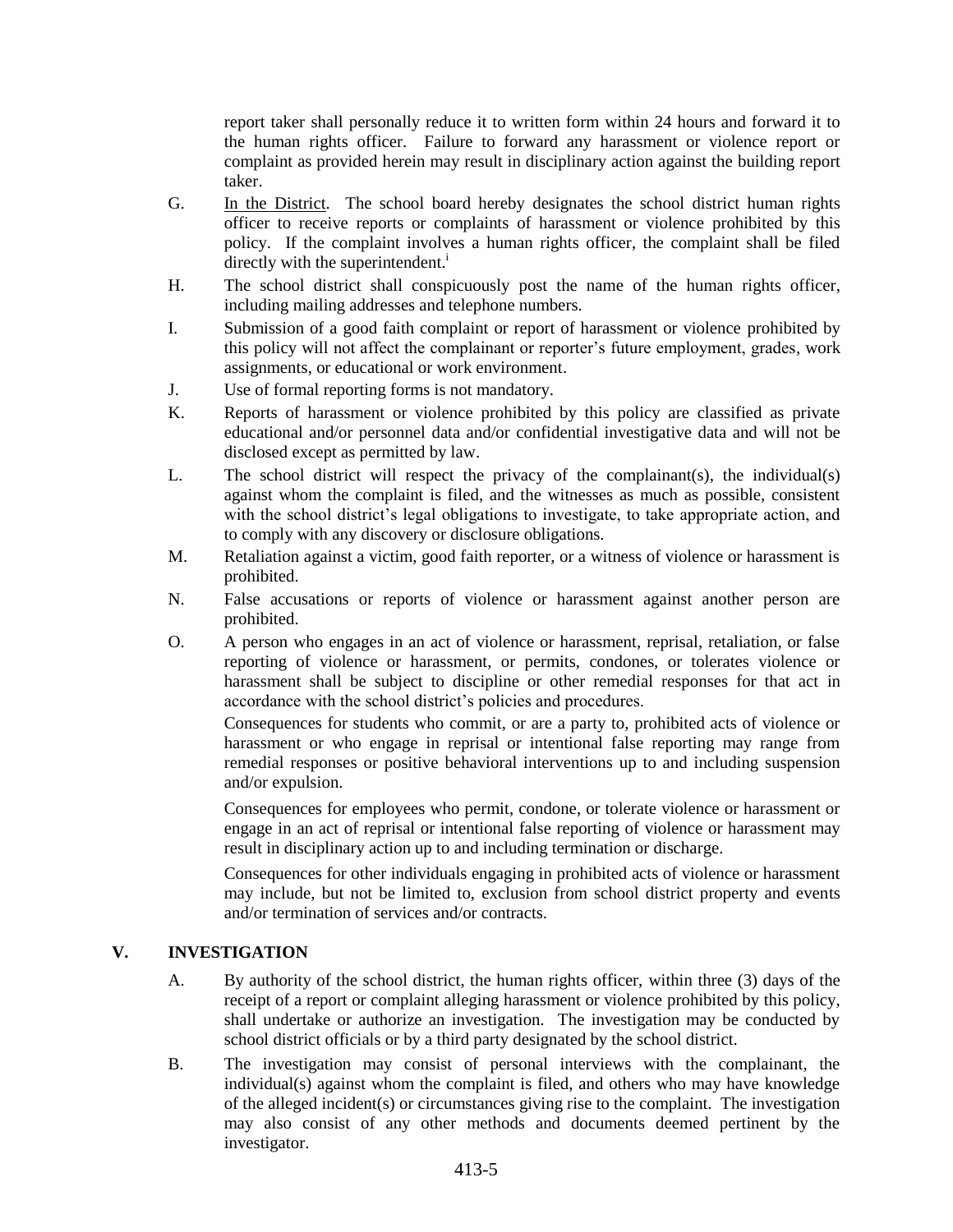- C. In determining whether alleged conduct constitutes a violation of this policy, the school district should consider the surrounding circumstances, the nature of the behavior, past incidents or past or continuing patterns of behavior, the relationships between the parties involved, and the context in which the alleged incidents occurred. Whether a particular action or incident constitutes a violation of this policy requires a determination based on all the facts and surrounding circumstances.
- D. In addition, the school district may take immediate steps, at its discretion, to protect the target or victim, the complainant, and students, teachers, administrators, or other school district personnel pending completion of an investigation of alleged harassment or violence prohibited by this policy.
- E. The alleged perpetrator of the act(s) of harassment or violence shall be allowed the opportunity to present a defense during the investigation or prior to the imposition of discipline or other remedial responses.
- F. The investigation will be completed as soon as practicable. The school district human rights officer shall make a written report to the superintendent upon completion of the investigation. If the complaint involves the superintendent, the report may be filed directly with the school board. The report shall include a determination of whether the allegations have been substantiated as factual and whether they appear to be violations of this policy.

# **VI. SCHOOL DISTRICT ACTION**

- A. Upon completion of an investigation that determines a violation of this policy has occurred, the school district will take appropriate action. Such action may include, but is not limited to, warning, suspension, exclusion, expulsion, transfer, remediation, termination, or discharge. Disciplinary consequences will be sufficiently severe to try to deter violations and to appropriately discipline prohibited behavior. School district action taken for violation of this policy will be consistent with requirements of applicable collective bargaining agreements, Minnesota and federal law, and applicable school district policies and regulations.
- B. The school district is not authorized to disclose to a victim private educational or personnel data regarding an alleged perpetrator who is a student or employee of the school district. School officials will notify the parent(s) or guardian(s) of targets or victims of harassment or violence and the parent(s) or guardian(s) of alleged perpetrators of harassment or violence who have been involved in a reported and confirmed harassment or violence incident of the remedial or disciplinary action taken, to the extent permitted by law.
- C. In order to prevent or respond to acts of harassment or violence committed by or directed against a child with a disability, the school district shall, where determined appropriate by the child's individualized education program (IEP) or Section 504 team, allow the child's IEP or Section 504 plan to be drafted to address the skills and proficiencies the child needs as a result of the child's disability to allow the child to respond to or not to engage in acts of harassment or violence.

### **VII. RETALIATION OR REPRISAL**

The school district will discipline or take appropriate action against any student, teacher, administrator, or other school district personnel who commits an act of reprisal or who retaliates against any person who asserts, alleges, or makes a good faith report of alleged harassment or violence prohibited by this policy, who testifies, assists, or participates in an investigation of retaliation or alleged harassment or violence, or who testifies, assists, or participates in a proceeding or hearing relating to such harassment or violence. Retaliation includes, but is not limited to, any form of intimidation, reprisal, harassment, or intentional disparate treatment.